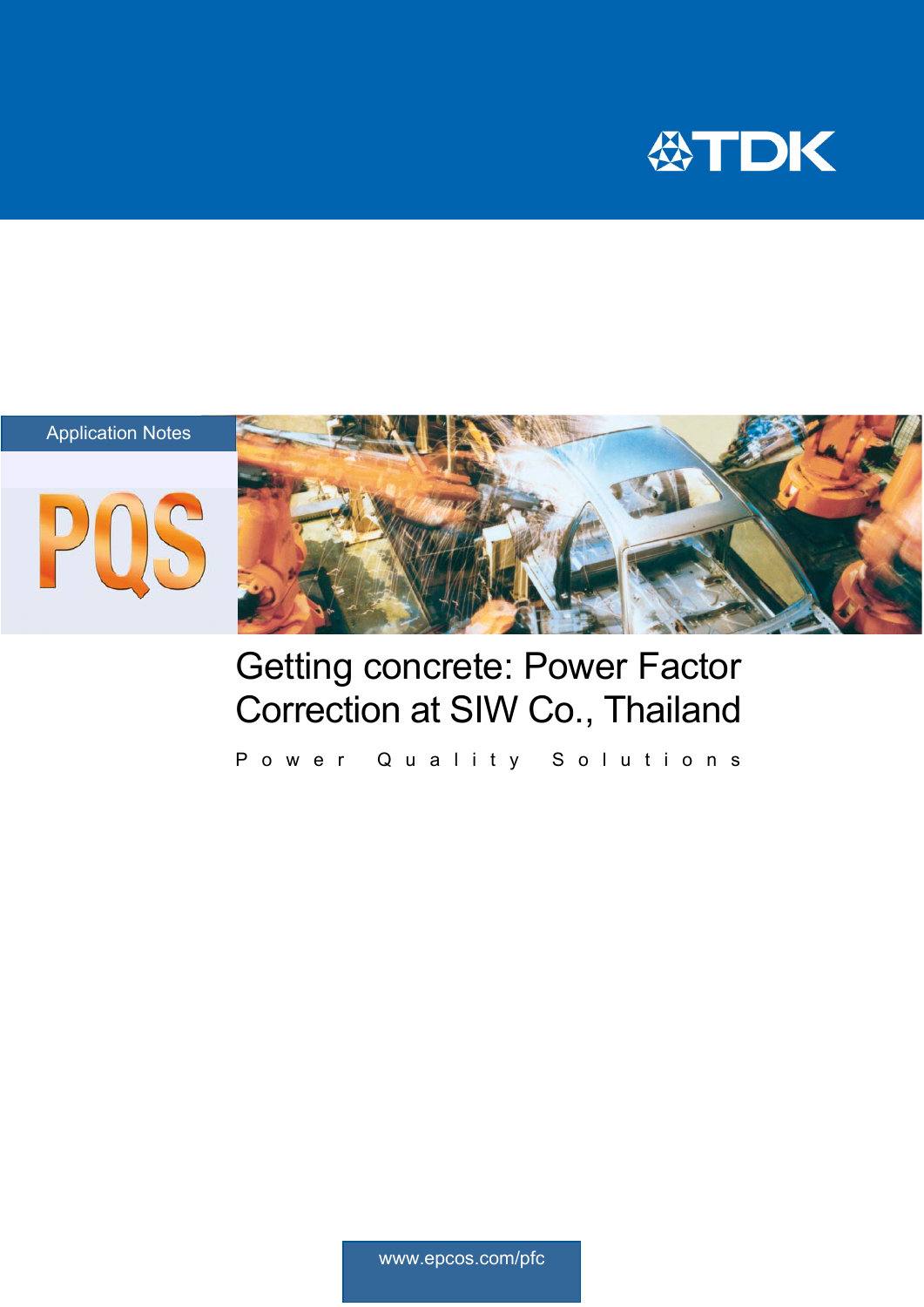

The collection of "PQS A pplication Notes" is a library with in-depth information on PFC applications, case studies and reference projects. It a lso serves as a helpdesk for all topics relating to PFC and PQS, is suitable fo r training purposes and is desig ned to answer frequently asked questions.

Each issue will focus on a particular application topic, a sp ecific solution or a topi c of genera l interest. The aim is to share the extens ive knowledge gained globally by EPCO S PFC experts with regional staff who deal with PFC and PQS. The authors of the PQS Applicatio n Notes have extensive experience in the field of PFC and PQS and a prof essional background as electrical/design engineers or product marketing managers throughout the world.

These PQS Application Notes will be issued from time to time and can be downloaded from the EPCOS Internet under www.epcos.com/pfc

Please contact the EPCO S PM depart ment in Munich if you wish to receive the latest issue of the PQS Applicatio n Notes automatically by e-mail. A list with availabl e titles may also b e obtained from the PM department in Munich.

#### **Important Notes**

Some parts of this publication contain statements about the suitability of our products for certain areas of application. These statements are based on our knowledge of typical requirements that are often placed on our products for a particular customer application. It is incumbent on the customer to check and decide whether a product is suitable for use in a particular application. This Application Note may be changed from time to time without prior notice. Our products are described in detail in our data sheets. The Important Notes (www.epcos.com/ImportantNotes) and the product specific warnings and cautions must be observed. All relevant information is available through our sales offices.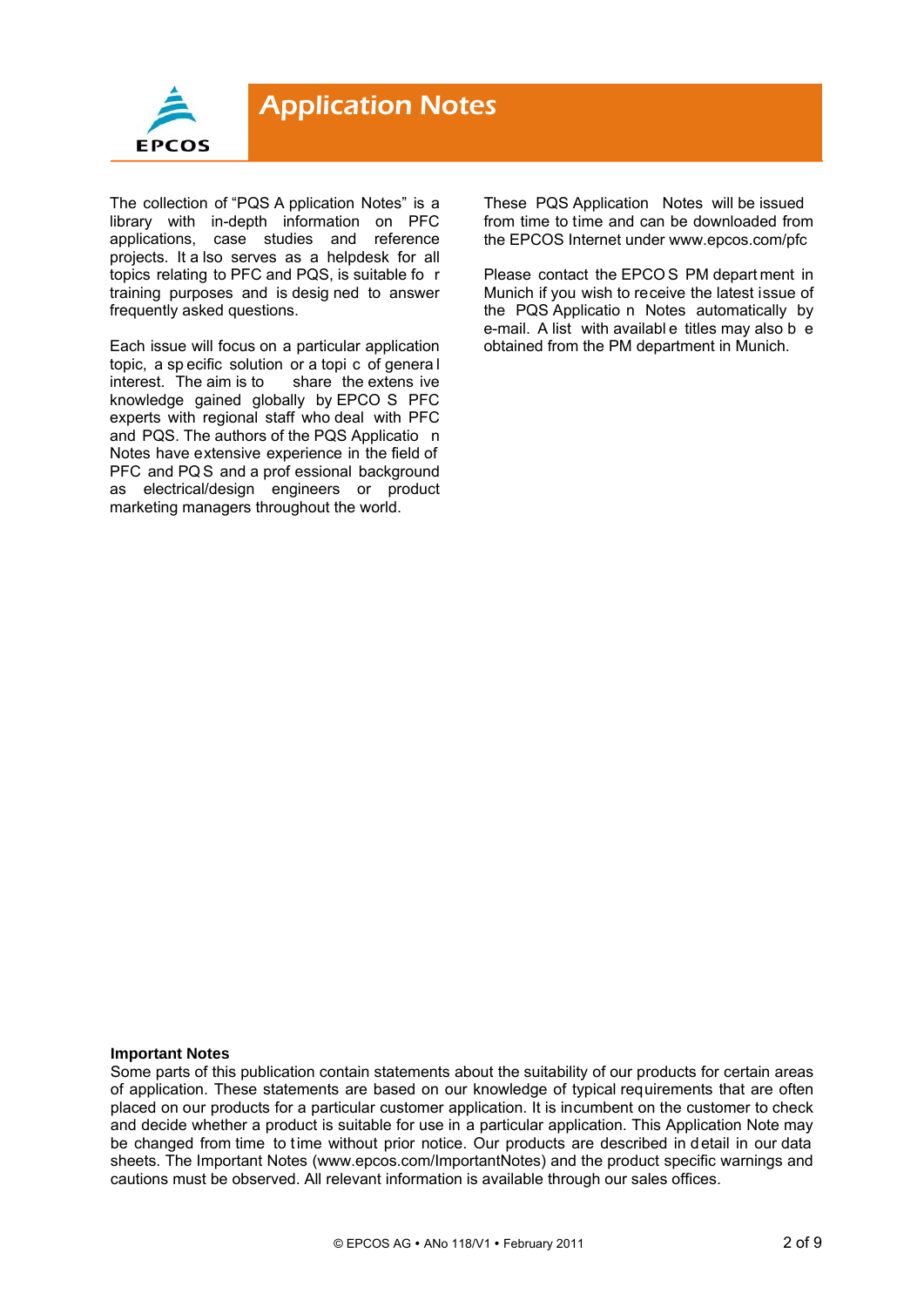

#### **Foreword**

Can MV PFC be replaced by LV PFC systems? Yes, it can! This case study proofs it

Company Siam Industrial Wire Co., Thailand, was not satisfied with its existing MV system. This solution has been chosen as at the time of the installation the fast-changing loads present in the plant could not be managed by LV-PFCsystems.

With the introdu ction of dynamic PF C to the market, the LV-solution became feasible: thyristor modules and dynamic PF-controller build the ideal products for a customized solution.

The broad range of PQS-components made by EPCOS offers all co mponents required for effective dynamic PFC from a single source:

- $\blacksquare$  High-quality power capacitors
- Seven types of thyristor modules, covering capacitive loads from 10 to 200 kvar
- A dynamic PF controller in 6 and 12 steps
- A hybrid PF controller for mixed compensation

This application note gives more information of the benefits of a LV-PF C system compared to the MV-variant.



#### The author

Lukas Motta is currently empowered product marketing manager for PFC in Asia-Pacific region.

The electrical engineer with an additional degree in marketing and account management has many years of global experience in project and product management in the sectors of energy distribution, power factor correction and power quality solutions. He has run numerous technical training sessions and seminars for utilities, panel builders, consultants and customers around the world.

Lukas Motta was previously responsible for product marketing for medium voltage/low voltage (MV/LV) switchboards and MV/LV power factor correction and harmonic filtering at Schneider Electric.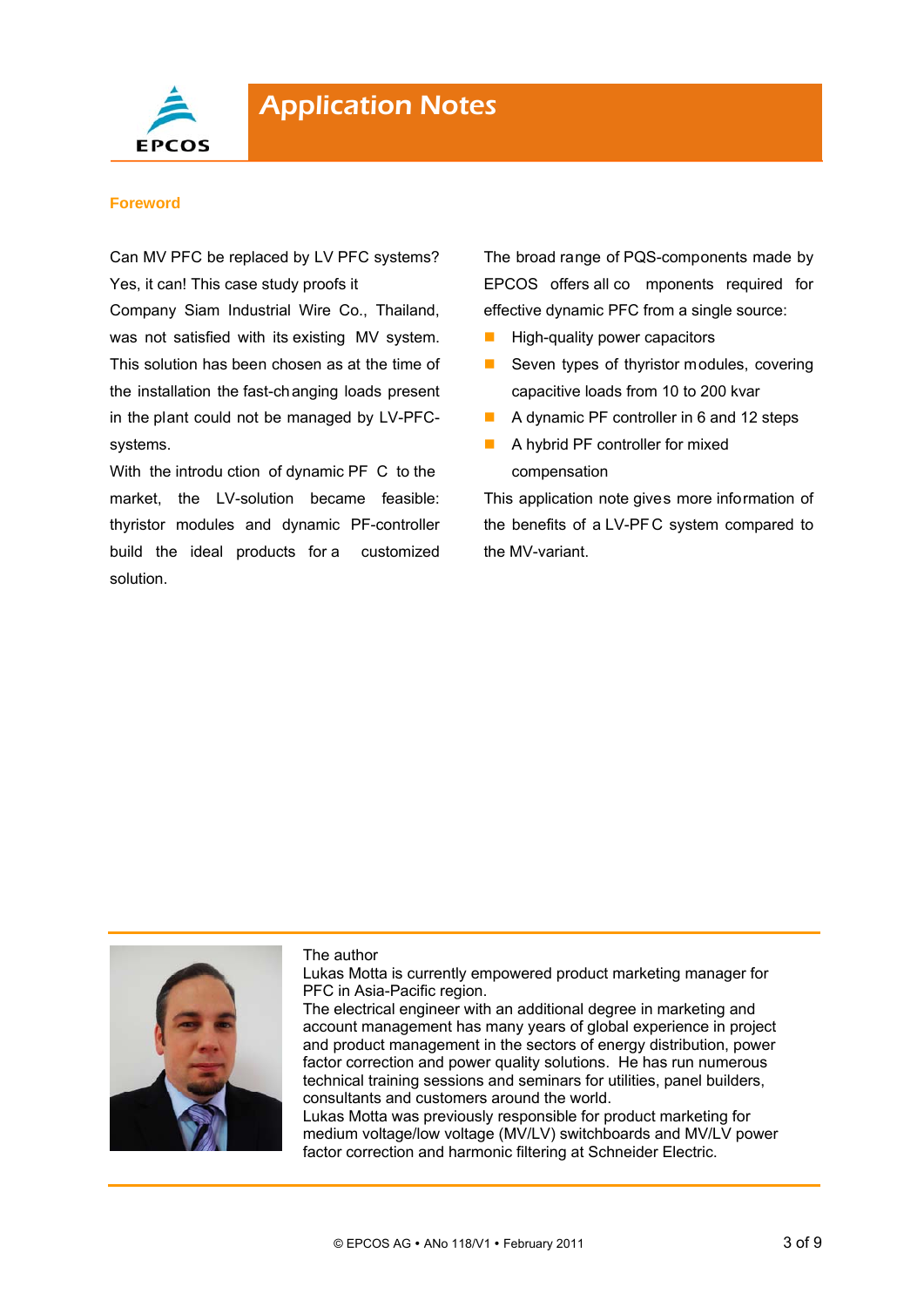

# **Application Notes**<br>Getting concrete: PFC at SIW Co., Thailand

#### **Content**

| 1.             |  |
|----------------|--|
| $\mathcal{L}$  |  |
| $\blacksquare$ |  |
| 2.             |  |
| $\blacksquare$ |  |
| ш              |  |
| <b>I</b>       |  |
| ш              |  |
| $\blacksquare$ |  |
| 3.             |  |
| ш              |  |
| ш              |  |
| 4.             |  |
| ш              |  |
| $\mathbb{R}^n$ |  |
| $\blacksquare$ |  |
| ш              |  |
| $\blacksquare$ |  |
| п              |  |
| $\blacksquare$ |  |
| ш              |  |
| ш              |  |
| 5.             |  |
| ш              |  |
| ш              |  |
| 6.             |  |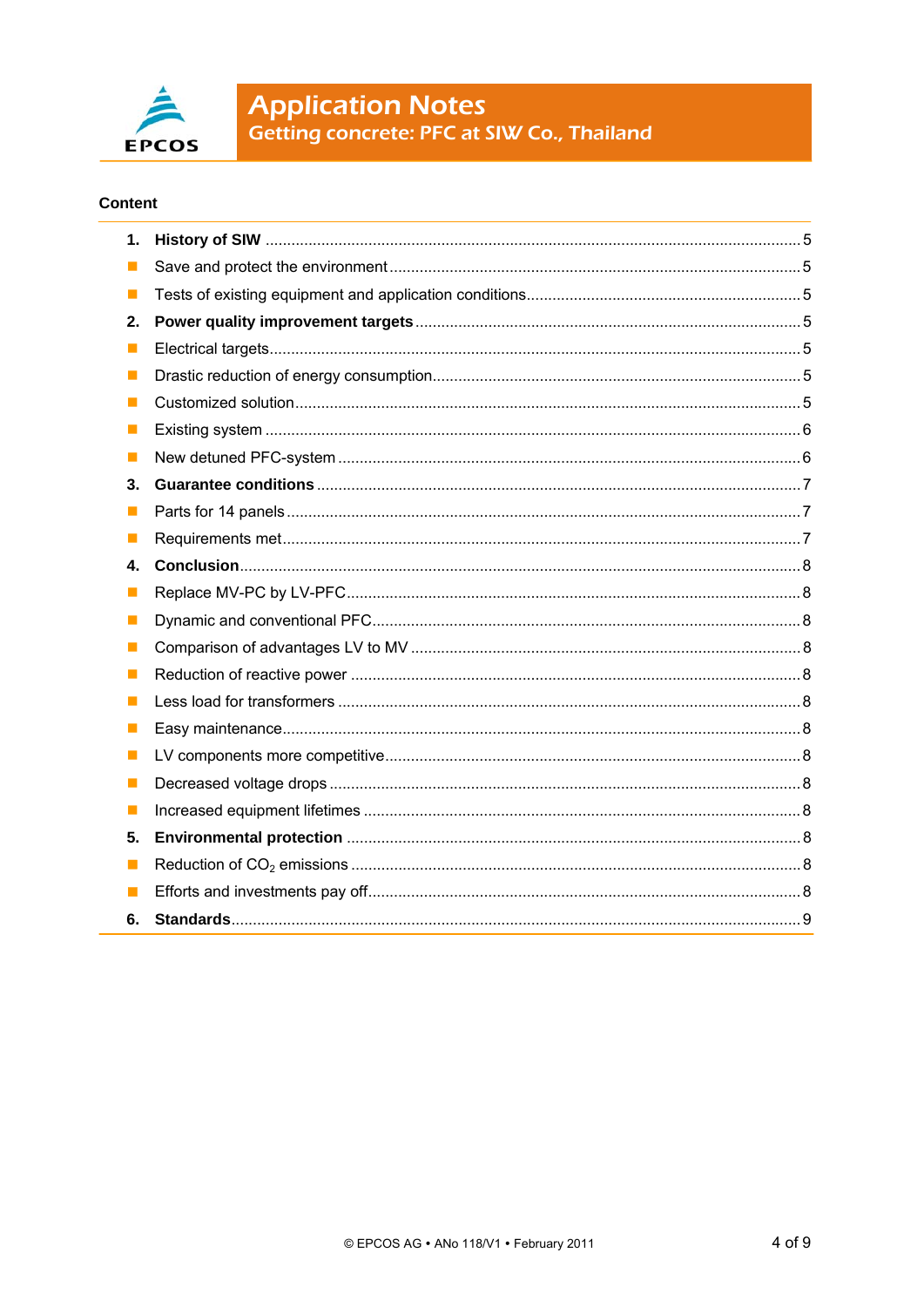

#### Power Factor Correction

Getting concrete: mediumvoltage PFC successfully replaced by low-voltage PFC at Siam Industrial Wire Co., **Thailand** 

#### **1. History of SIW**

Siam Industrial Wire is a member of NatSteel Holdings and a wholly owned subsidiary of the Tata Steel group. With annual production of 180,000 metric tons, SIW is one of ASEAN's largest manufacturers of pre-stressed concrete products. Its portfolio includes pre-stressed concrete stands, pre-stressed concrete wire, cold-drawn wire, hard-drawn wire and welded wire meshes, and it distributes these quality products throughout Europe, Oceania, the Middle East, America, Africa and Asia.



SIW for a better environment: Planting trees at Nong Plalai reservoir.

But SIW not only works with concrete – it also gets concrete! The company's vision is to fight against global warming. By running projects such as planting trees at Nong Plalai reservoir and dispensing with foam boxes and plastic bags, SIW has **taken serious steps to save and protect the environment**. And it has also decided to invest in power factor correction to significantly reduce the power consumption at its plants.

The idea to use PFC systems at SIW was not new. The company already had tuned capacitor banks – but two of them were damaged and did not operate as desired. The consequence was high electrical losses, kvar charges, energy costs and voltage variations.

In order to **test the existing systems and application conditions**, experts in power factor correction and power quality solutions were called in from the Thai company ITM. As the ordering party, SIW had very clear ideas about the targets to be achieved. Grid measurements already performed with the existing PFC systems showed a poor power factor and a high level of kVAr charges and TDI/TDH. So the message to ITM was clear:

**2. Power Quality Improvement Targets** 

Improve the power factor from 0.7 to 0.96

- Reduce losses by at least 40 kW.
- Reduce losses and  $CO<sub>2</sub>$  emissions as a contribution to climate protection.
- Stabilize the network voltage to avoid voltage sags.
- Prolong the operating life of transformers, motors and other electrical equipment.
- Reduce harmonics to further decrease power losses.
- Increase motor torque.

In addition to these **"electrical"** targets, the monthly energy costs called for a **drastic reduction of energy consumption**.

- Demand charge €12,750 per month
- Peak energy  $654,750$  per month
- Off-peak energy €87,250 per month
- Ft charge  $\epsilon$ 88,250 per month
- **■** Kvar charge  $€1,025$  per month

So an additional target set by Mr. Thumrongdej, ITM, and his staff was to reduce the current kvar charge of €12,300 per year.

As a first approach to a **customized solution**, ITM evaluated the existing PFC system: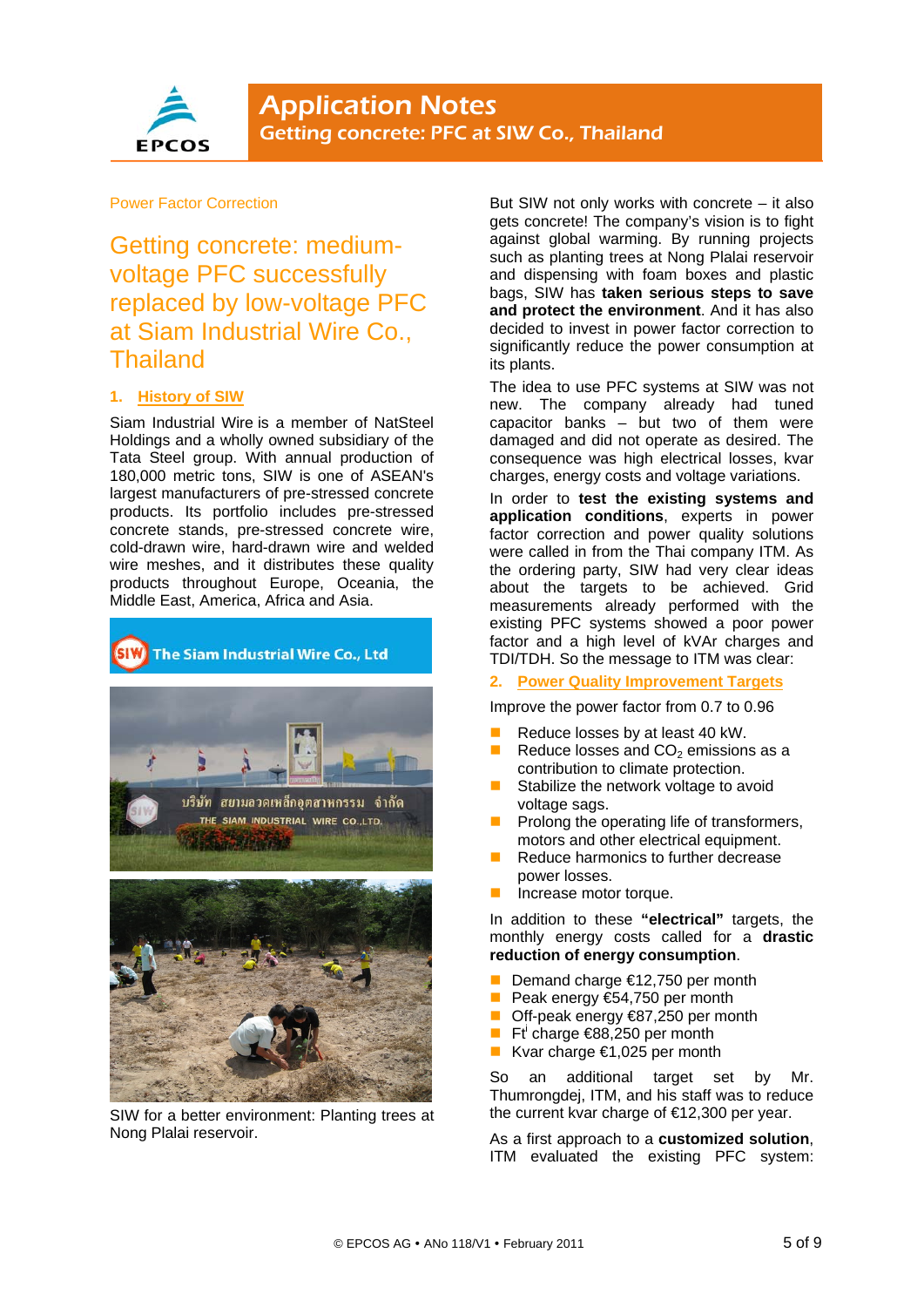

#### SIW LOAD SUMMARY MAR 2008 VS AUG 2009

| <b>TR</b>        | <b>TR</b>  | <b>KW</b>              | <b>KVA</b> | <b>KVAR</b> | PF    | THD <sub>v</sub> | THDi   | KW | <b>KVA</b>           |      | <b>KVAR</b> | PF   | THD <sub>v</sub> | THDi  |  |
|------------------|------------|------------------------|------------|-------------|-------|------------------|--------|----|----------------------|------|-------------|------|------------------|-------|--|
| No.              | Ratings    |                        |            |             |       |                  |        |    |                      |      |             |      |                  |       |  |
|                  | <b>KVA</b> | Measured in March 2008 |            |             |       |                  |        |    | Measured in Aug 2009 |      |             |      |                  |       |  |
|                  |            |                        |            |             |       |                  |        |    |                      |      |             |      |                  |       |  |
| SUB <sub>1</sub> |            |                        |            |             |       |                  |        |    |                      |      |             |      |                  |       |  |
| 11               | 3000       | 674                    | 1.131      | 908         | 0.596 | 5.70%            | 24.00% |    | 890                  | 1290 | 890         | 0.69 | 4.13             | 19.32 |  |
| 12               | 3000       | 680                    | 1,035      | 780         | 0.657 | 3.90%            | 21.20% |    | 564                  | 855  | 642         | 0.66 | 3.39             | 20.52 |  |
| 13               | 3500       | 1,049                  | 1,351      | 851         | 0.777 | 10.30%           | 24.00% |    | 1030                 | 1260 | 670         | 0.81 | 4.91             | 23.38 |  |
| 14               | 1600       | 483                    | 661        | 452         | 0.73  | 3.70%            | 20.00% |    | 355                  | 440  | 225         | 0.81 | 3.64             | 26.84 |  |
| 15               | 1600       | 569                    | 734        | 463         | 0.776 | 5.80%            | 18.60% |    | 505                  | 640  | 365         | 0.79 | 5.96             | 21.2  |  |
| 16               | 3000       | 973                    | 1,149      | 611         | 0.847 | 0.60%            | 1.40%  |    | 950                  | 1090 | 530         | 0.87 | 0.85             | 1.16  |  |
| 17               | 3000       | 1,203                  | 1,504      | 903         | 0.8   |                  |        |    | 384                  | 422  | 163         | 0.91 | 1.19             | 12.78 |  |
|                  |            |                        |            |             |       |                  |        |    |                      |      |             |      |                  |       |  |
|                  |            |                        |            |             |       |                  |        |    |                      |      |             |      |                  |       |  |
| SUB <sub>2</sub> |            |                        |            |             |       |                  |        |    |                      |      |             |      |                  |       |  |
| 21               | 3000       | 313                    | 470        | 350         | 0.667 | 1.70%            | 13.30% |    | 450                  | 730  | 470         | 0.62 | 1.49             | 6.45  |  |
| 22               | 3000       | 713                    | 827        | 420         | 0.862 | 3.00%            | 12.60% |    | 790                  | 830  | 180         | 0.95 | 4.01             | 23.37 |  |
| 23               | 3000       | 241                    | 617        | 568         | 0.391 | 2.80%            | 16.90% |    | 230                  | 440  | 370         | 0.53 | 1.44             | 9.88  |  |
| 24               | 3000       | 1,961                  | 2.499      | 1550        | 0.785 | 3.90%            | 14.20% |    | 540                  | 620  | 280         | 0.87 | 2.65             | 15.6  |  |
| 25               | 1600       | 204                    | 328        | 257         | 0.622 | 4.80%            | 42.60% |    | 130                  | 350  | 300         | 0.37 | 3.9              | 34.22 |  |
| 26               | 1600       | 30                     | 149        | 146         | 0.202 | 1.50%            | 64.70% |    | 159                  | 220  | 139         | 0.73 | 1.41             | 1.5   |  |
| 28               | 1600       | 805                    | 1,006      | 604         | 0.8   |                  |        |    | 387                  | 563  | 374         | 0.69 | 11.59            | 27.59 |  |
|                  |            |                        |            |             |       |                  |        |    |                      |      |             |      |                  |       |  |

Table 1: Load summary

#### **Existing system:**

- 1 1 unit of 50 MVA, 115 11-kV transformers.
- 1 unit of 3.5 MVA, 8 units of 3.0 MVA and 5 units of 1.6 MVA, 11 0.4-kV transformers.
- 2 sets of 11-kV tuned capacitor banks.
- No 11-kV motors in the 11-kV systems.

The easiest solution would obviously have been to renovate the defective MV capacitor panels. But the easy way is not always the best. Mr. Thumrongdej pointed out the disadvantages of a tuned MV PFC system:

- Harmonics outside the plant may overload the tuned capacitor banks.
- Load variations may overload the tuned capacitors.
- High maintenance costs.
- No loss reduction at the 400 V systems, transformers, cables, busbars, etc.

Mr. Thumrongdej outlined a more effective alternative approach:

#### Installation of **new detuned PFC systems**:

- Detuned capacitor banks help protect capacitors.
- With regard to the fast-changing loads present at SIW, a dynamic solution is recommended where thyristor modules allow ultra-fast switching almost in real time.
- Low maintenance costs.

**Loss reduction at the 400 V systems,** transformers, cables, busbars, etc.

Based on this recommendation, ITM offered the following specifications:

- 400 V: detuned conventional LV-PFC systems for slowly changing loads.
	- 900 kvar, 7 % detuned system for TR11, TR17.
	- 800 kvar, 7 % detuned system for TR12, TR13.
	- 400 kvar, 7 % detuned system for TR14, TR15, TR22.
	- 600 kvar, 7 % detuned system for TR16, TR23.
	- 500 kvar, 7 % detuned system for TR21.
	- 1,500 kvar, 7 % detuned system for TR24.
	- 300 kvar, 7 % detuned system for TR25.
- 550 V: detuned conventional LV-PFC systems for slowly changing load.
	- 600 kvar, 7 % detuned capacitor bank for TR28.
	- 400 V: dynamic detuned LV-PFC systems for fast-changing loads.
		- 300 kvar, 7 % dynamic detuned PFC systems for TR26.

As a result, a total of 14 PFC systems will reach an output of 9,000 kvar.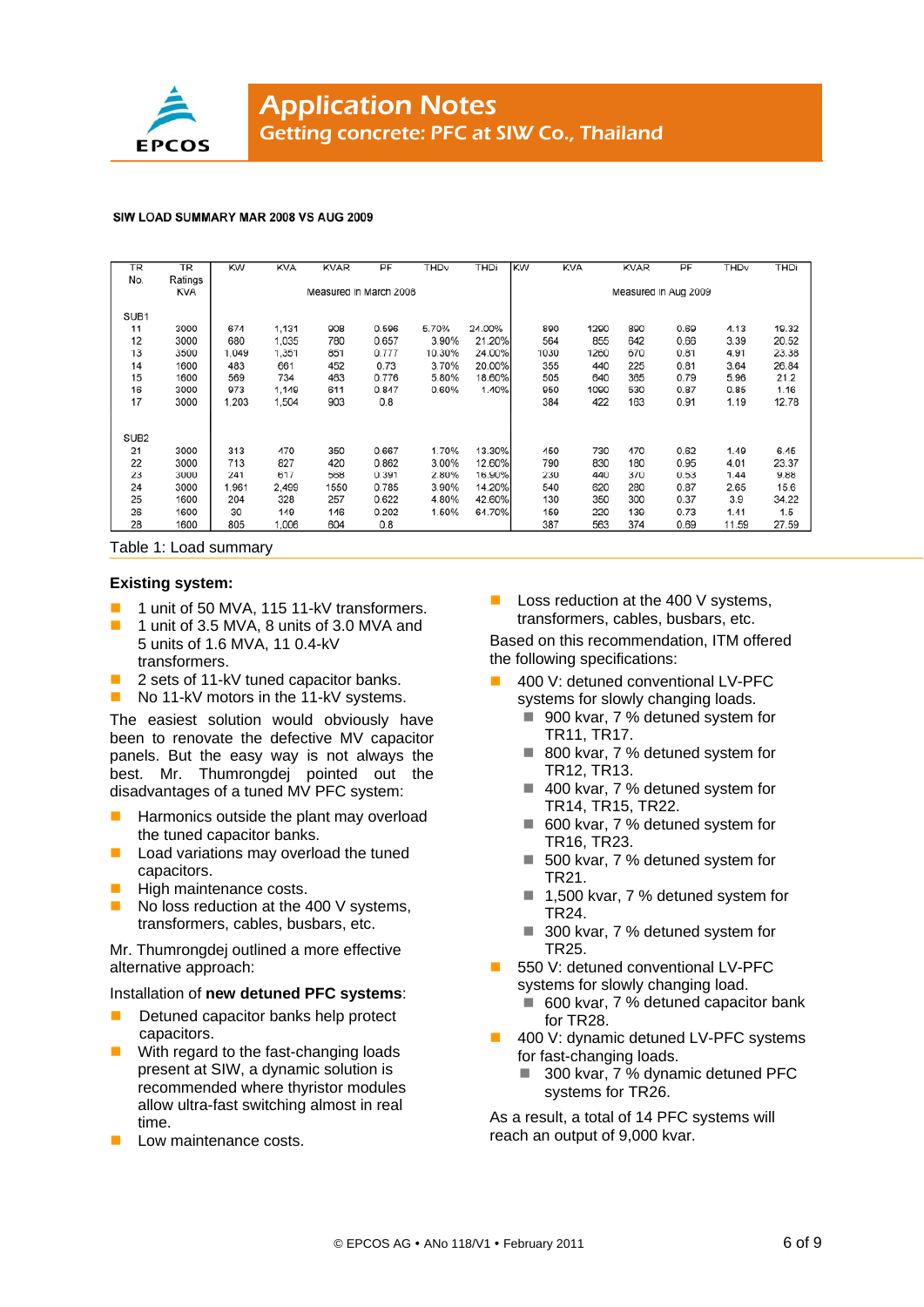

#### **3. Guarantee Conditions**

SIW took the long route. In September 2009, ITM received the order to install the new detuned systems, a combination of conventional and dynamic units. In view of the high investment, the contract imposed the following guarantee conditions on ITM:

- A power factor > 0.85 at the 115 kV point of coupling.
- Saving of 40 KW losses.
- Installation to be completed by December 2009.

"Giving such a guarantee of course always involves a certain risk… no risk, no fun!", says Mr. Thumrongdej Mungcharoen. "But to be serious: first of all we trust in our own skills and long technical experience. And on the other hand, we rely on the high quality standards of the key components that we receive from our business partner EPCOS".



Thumrongdej Mungcharoen, General Manager of ITM, Thailand, an EPCOS-PQS partner.

ITM ordered all **parts for the 14 panels** at EPCOS:

- PFC capacitors of the PhaseCap Premium series.
- Heavy duty capacitor contactors for switching conventional PFC systems.
- TSM thyristor modules for switching dynamic PFC systems.
- PF controller of the BR6000 series.



The various components were assembled into panels by ITM.





1,500 kvar, 400 V, 7% Detuned PFC-system for TR 24

300 kvar, 400 V, 7 % Dynamic detuned PFC-systems for TR 26



Needless to say, ITM **met all requirements** set by SIW:

- $\blacksquare$  The complete capacitor panels were delivered, erected and installed for commissioning in December 2009.
- The power factor at the 115 kV point of coupling was enhanced to 0.9.
- Savings of 40 KW losses can be achieved, as is already obvious after 6 months of operation.
- A lower current flows in the networks.
- Lower power losses in the networks.
- Savings in electrical energy (kWh, kvar charges, demand charges and Ft charges).
- The grid voltage has been stabilized.
- The customized solution extends the operating life of the transformers, motors and other electrical equipment.
- Reduction of harmonics and additional lower power losses.
- Increased motor torque.
- Fewer failures of electronic components, lower maintenance and downtime costs.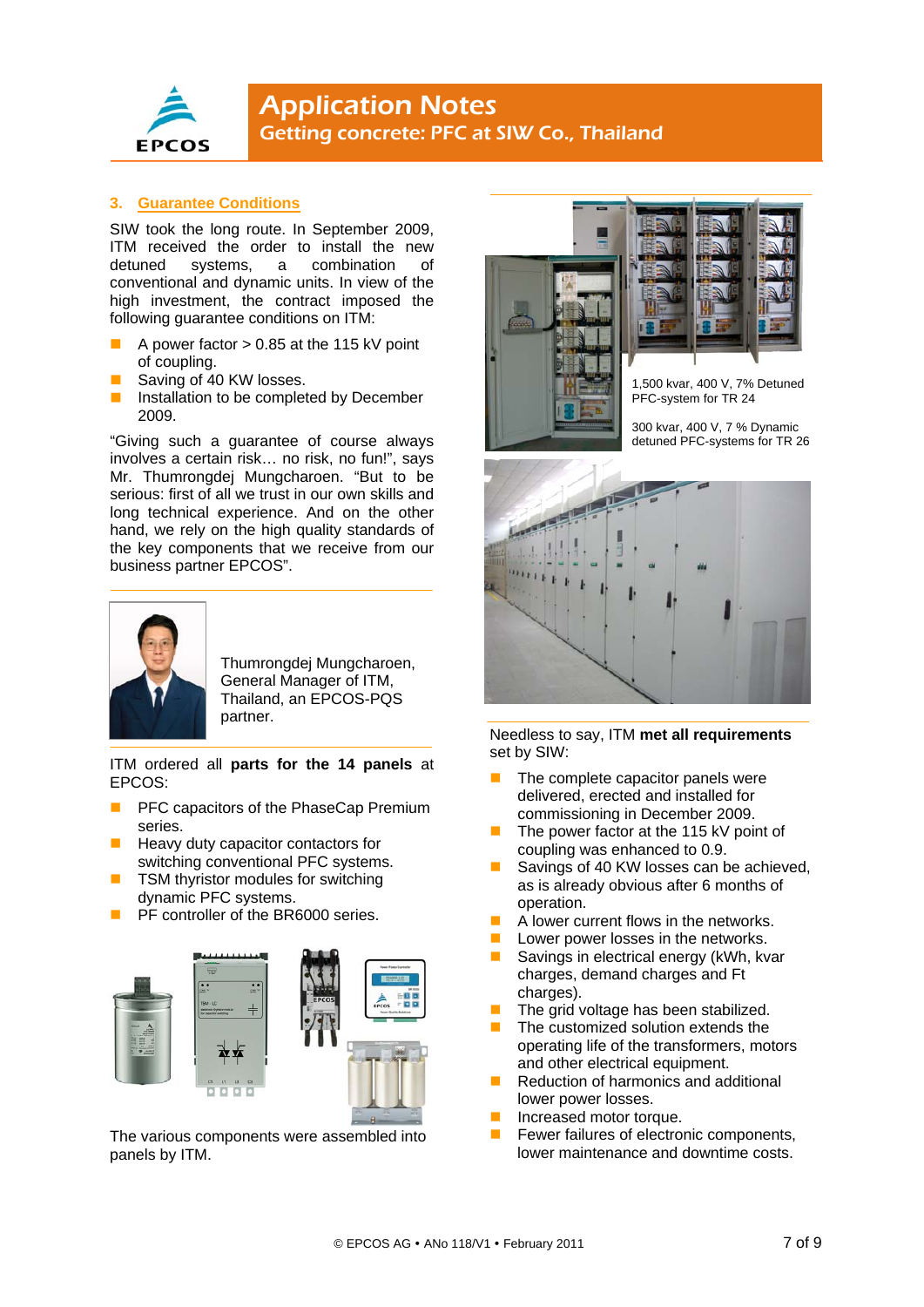

### **Application Notes** Getting concrete: PFC at SIW Co., Thailand

#### **4. Conclusion**

This project has clearly shown that it is possible to **replace MV PFC systems by LV capacitor PFC systems**. In the past, especially in the steel industry, MV PFC systems were mainly used because a PFC solution was not feasible for the fast-changing loads on the LV side. This is no longer a problem thanks to the TSM thyristor switches and the range of intelligent BR6000 controllers. Beside the BR6000 controllers for either contactor or thyristor switching, EPCOS also offers the BR6000-T6R6 hybrid controller: it has six transistor outputs for direct triggering of TSM thyristor modules for **dynamic compensation** and six relay outputs for direct triggering contactors for **conventional compensation.** 

As capacitors reduce the reactive power flow from the source, the ideal location is as near to the reactive load as possible  $-$  to ensure the greatest effect as regards reactive power compensation and reduction of network losses. It was consequently decided to install the new system on the low-voltage (LV) side in this project.

Some **advantages** of a power factor correction system on the **LV side compared to MV** are:

- The **reactive power** will already be **reduced** on the LV side: cables, transformers, etc. are subject to lower loads.
- **The MV/LV transformer** will be **less loaded** with reactive power, releasing additional capacity on the LV side.
- **LV PFC is easier to maintain** and as the LV creeping distances are lower, more compact PFC systems could be installed in the event of space constraints.
- **LV components** are usually more **competitive** and more easily available than MV components.
- **Decreased voltage drops** along the distribution lines.
- **Increased equipment lifetimes** of cables and transformers thanks to reduced temperatures resulting from lower loading.



#### **5. Environmental Protection**

Compared to other measures for **reducing CO2 emissions** (such as renewable energy, use of frequency converters, …), PFC is clearly one of the easiest and most effective ways of reducing energy consumption and improving energy efficiency.

The positive impact of reduced  $CO<sub>2</sub>$  emissions at SIW in Thailand is not apparent in the short term. The trees that the SIW staff have planted will not have an immediate impact on the environment either. **But these efforts and investments will certainly pay off in future**!